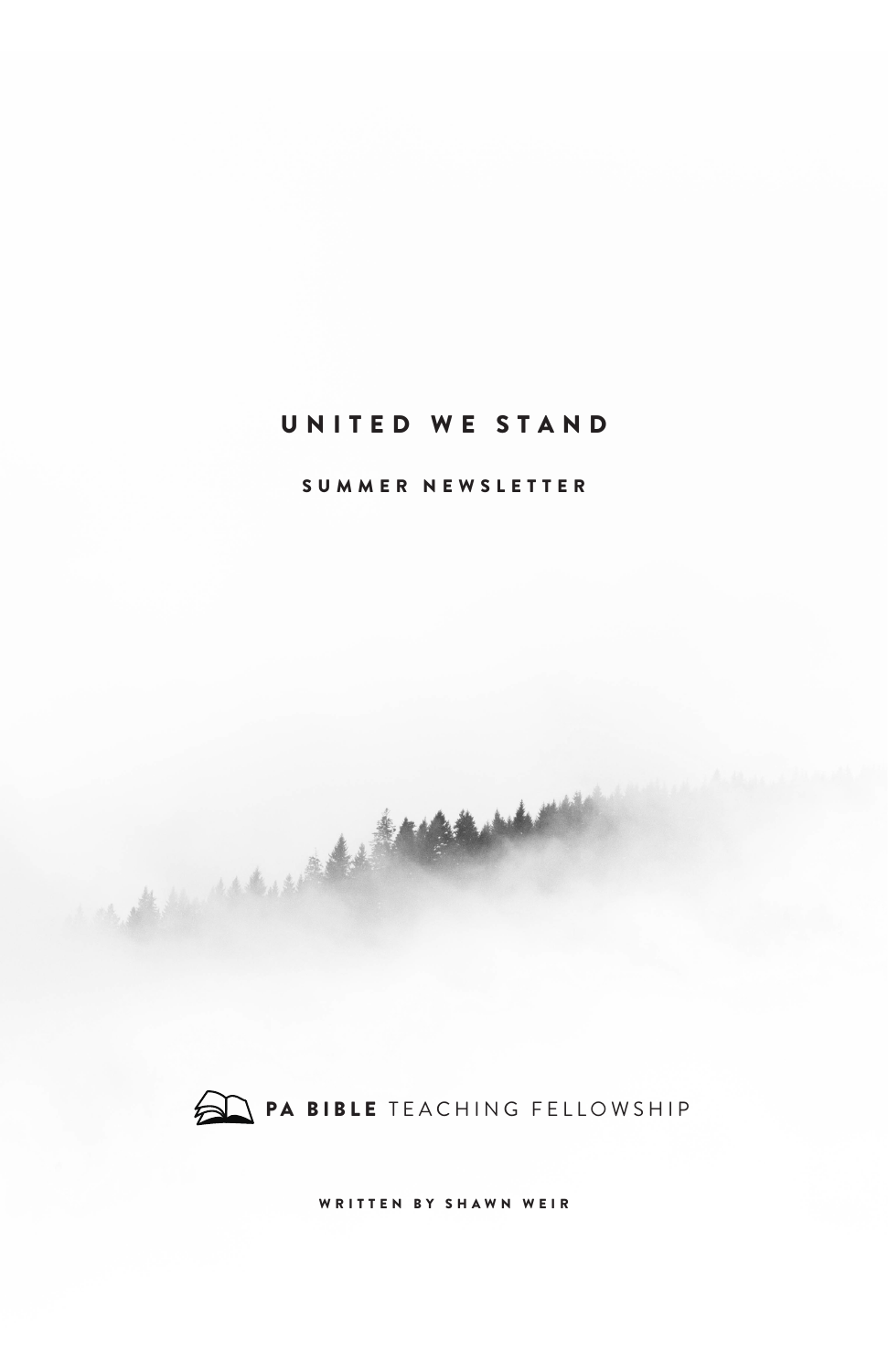The Corinthian church was a divided group of Christians. In the first epistle written to them by Paul there is a powerful plea to stand in unity:

#### 1 CORINTHIANS 1:10

Now I beseech you, brethren, by the name of our Lord Jesus Christ, that ye all speak the same thing, and that there be no divisions among you; but that ye be perfectly joined together in the same mind and in the same judgment.

The English word "divisions" in this verse comes from the Greek word schismata. Although we derive our English word "schism" from this Greek word, it doesn't so much define differing "parties," "positions," "perspectives," or "factions;" it more properly means "a rip, tear, or rend." This carries a much more visceral sense in opposition to the separations in the Corinthian church.

## PAUL'S PERSONAL PLEA BY THE NAME OF THEIR LORD JESUS CHRIST IS THAT THEY STOP RIPPING AND TEARING UP THE ONE BODY OF CHRIST.

Also, the phrase "perfectly joined together" carries a powerful sense. Noted Bible scholar William Barclay described it as "A medical word used of knitting together bones that have been fractured, or joining together a joint that has been dislocated. The disunion is unnatural and must be cured."

Much like the modern Church, the Corinthians were a diverse group. They contained a myriad of backgrounds, nationalities, cultures, and traditions. With all these personal differences and perspectives, how could such a varied company find commonality? Let alone speak the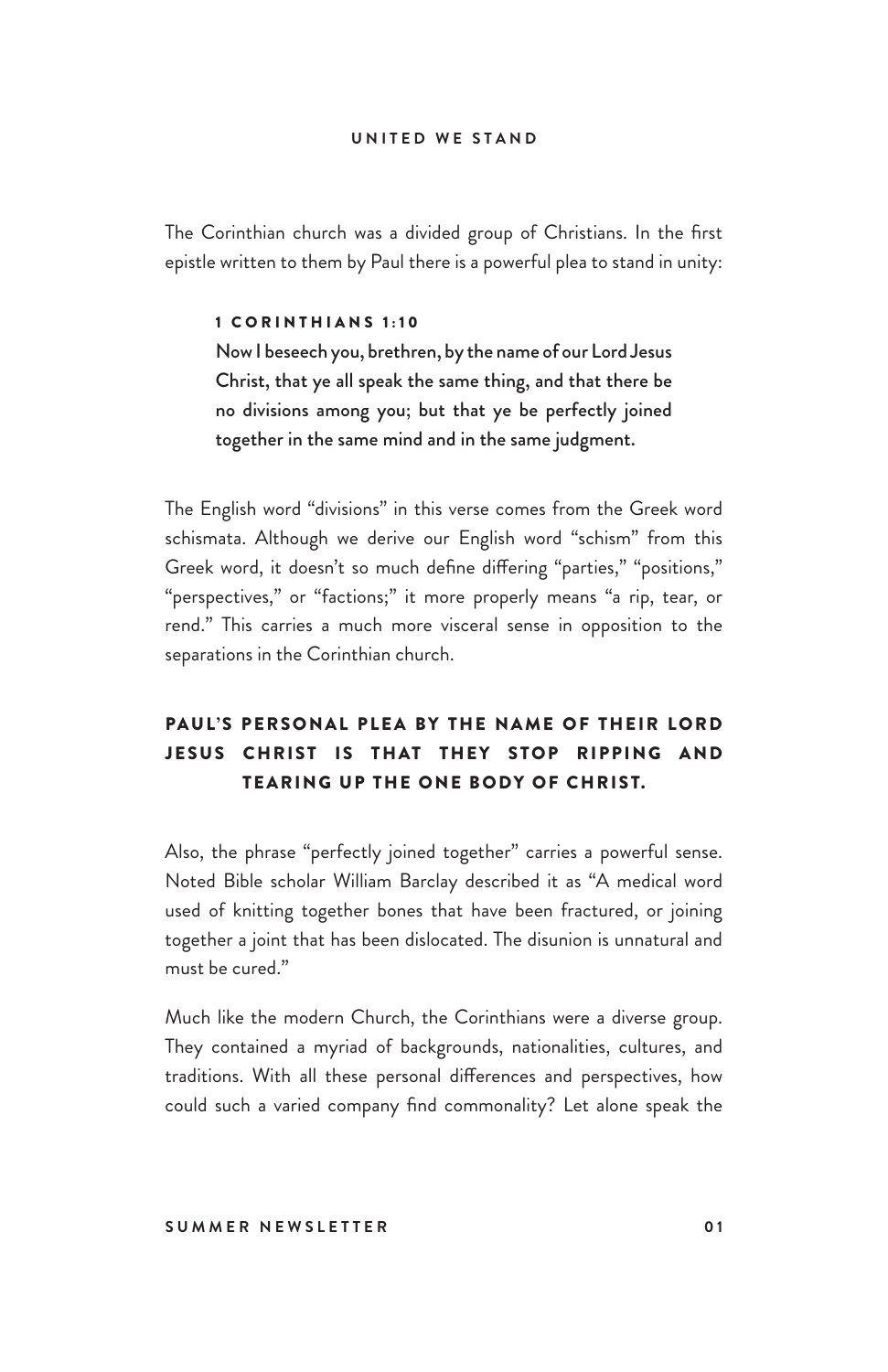same thing, have no separations, and be perfectly joined together in the same mind and same judgment?" The answer is found in the power of the name that Paul beseeched them by: **the name of the Lord Jesus Christ.**

In fact, and very uniquely, Paul begins 1st Corinthians like no other epistle. He mentions the word "Christ" ten times in the first ten verses. Additionally, he mentions him as "Lord" six times, and notably as "our Lord" five times. So we find in the introduction to a divided church, all ripped and torn into divided factions, a powerful emphasis on the Lord who had made them one.

#### CHRIST - REFERENCED TEN TIMES IN 1 CORINTHIANS 1:1-10

- **PAUL IS AN APOSTLE OF JESUS CHRIST 1**
- **THEY ARE THE SANCTIFIED IN CHRIST JESUS 2**
- **CALLED TO BE SAINTS WITH ALL IN EVERY PLACE THAT HAVE CALLED UPON THE NAME OF JESUS CHRIST OUR LORD, BOTH THEIRS AND OURS 3**
- **GRACE AND PEACE TO THEM FROM GOD OUR FATHER, AND THE LORD JESUS CHRIST 4**
- **THE GRACE OF GOD WAS GIVEN TO THEM BY JESUS CHRIST 5**
- **THE TESTIMONY OF CHRIST WAS CONFIRMED IN THEM 6**
- **THEY ARE WAITING FOR THE COMING OF OUR LORD JESUS CHRIST 7**
- **THEY WILL BE ESTABLISHED, SUSTAINED, AND GUILTLESS IN THE DAY OF OUR LORD JESUS CHRIST 8**
- **THEY WERE CALLED INTO THE FELLOWSHIP OF GOD'S SON, JESUS CHRIST OUR LORD 9**
- **PAUL ASKS THEM AS HIS BROTHERS BY THE NAME OF OUR LORD JESUS CHRIST 10**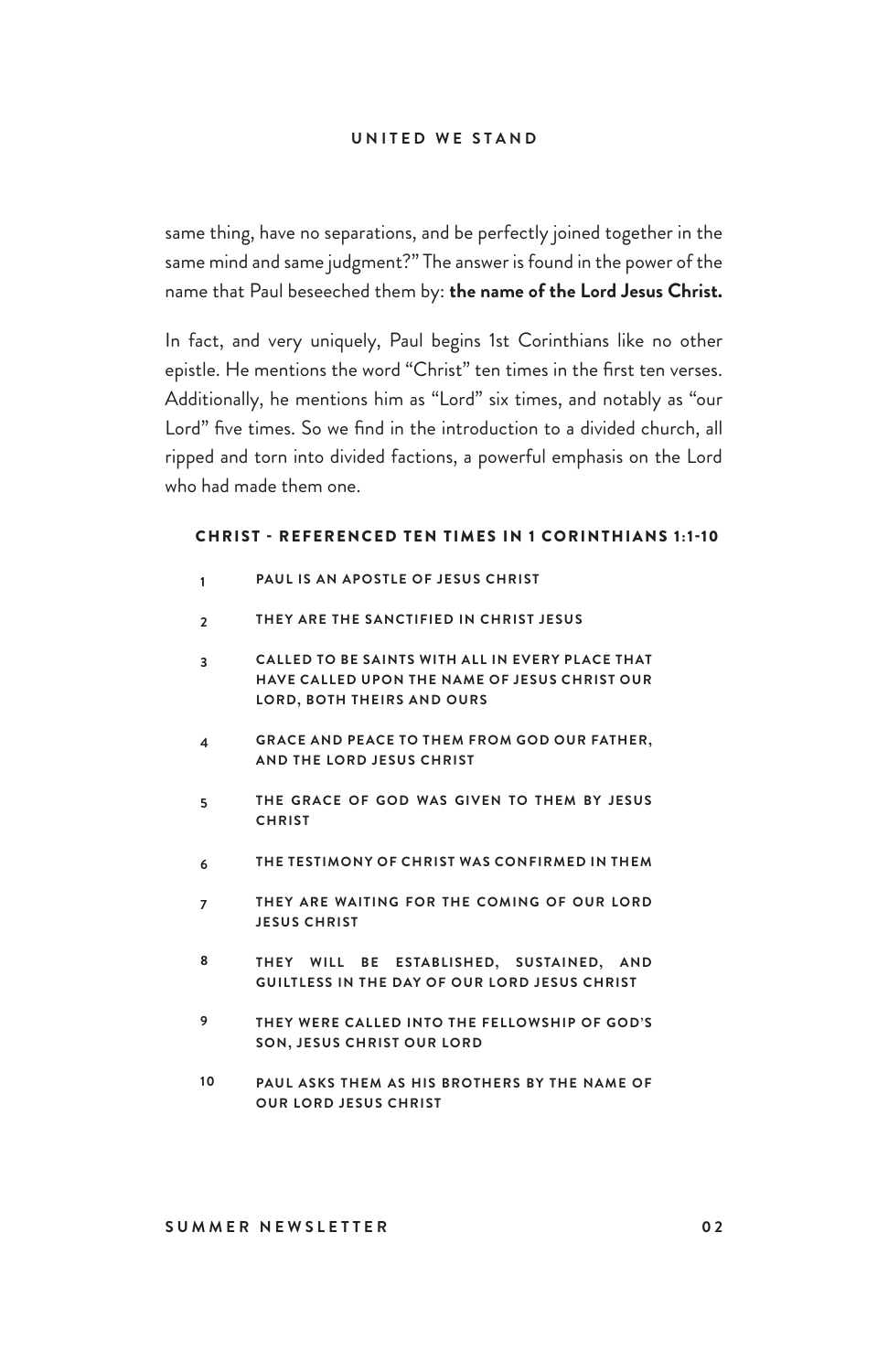People find fraternity over all kinds of things. There is no lack of communities that offer some level of kinship, but Christian unity is based on faith in our Lord Jesus Christ. Under his lordship, by the power of his name, and in the truth of his gospel, we find the grounds for true and lasting fellowship. In Christ, we stand united.

By flesh, you may find other individuals who share similar interests, perspectives, and loyalties. Be it an alma mater, sports team, or hobby. Many seek a homogenous group of people just like them, a community based on shared commonalities as the saying goes, "birds of a feather flock together." However, if Jesus Christ is our Lord, even if we found that we had nothing in common by flesh, we've been brought to a true and lasting unity by something spiritual. All members fully share in this oneness by a common salvation of faith in Christ. (Jude 3) The same Lord over all is rich unto all that call upon him. (Romans 10:12) There should be no rifts in the body. (1st Corinthians 12:25) It isn't a place for factions, partisanship, or discord. Our unity is a spiritual one, bonded together in peace.

EPHESIANS 4:3 Endeavouring to keep the unity of the Spirit in the bond of peace.

Praise God that we don't need to make Christian unity. If Jesus Christ is our Lord, then we are already unified by the spirit. However, we do need to protect it. Our enemy is deceitful, and always working to divide. From his moment of introduction in the Garden of Eden, we see him working to divide the fellowship man had with God and with one another.

By his subtly and deception, as that slandering snake in the grass, Satan still continues this day to separate marriages, families, communities, nations, and most importantly the Church of the one body.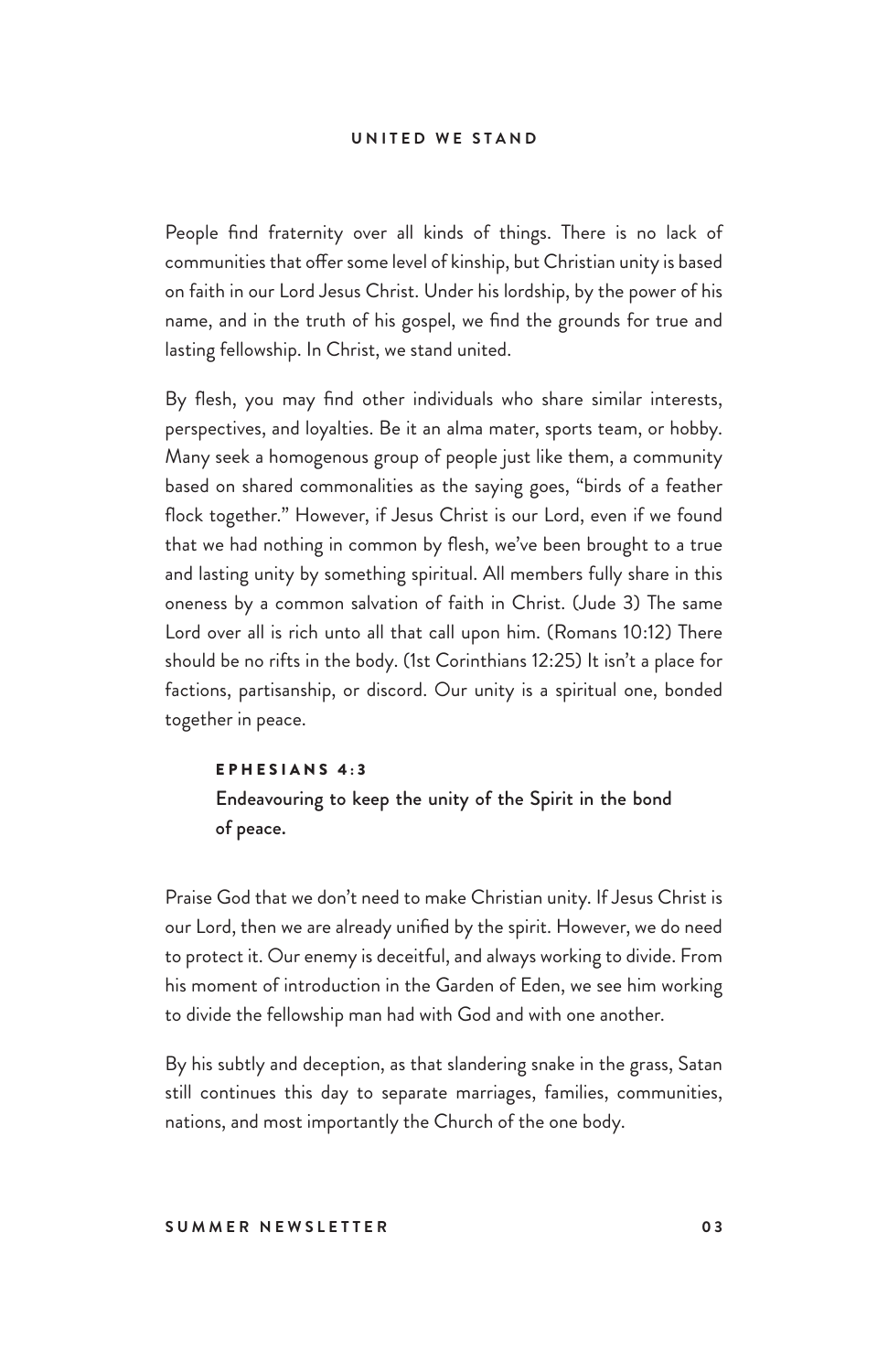At the time of writing this in the Summer of 2020, I look around and see division everywhere. Both locally and nationally there seems to be no end of sharp controversies, strong stances, and constant shouting. The COVID-19 pandemic has affected the entire world more profoundly than any of us would likely have predicted and along with it have come many dividing issues. Many cries for social reform are a national focus and along with it have come many dividing issues. On top of this, around the corner in the Fall looms what potentially could be one of the most charged elections in our time, and along with it have come many dividing issues. These issues are dividing the world. Will we allow them to divide the Church?

ALL OF THESE ISSUES HAVE IMPORTANCE, BUT NEVER IN MY LIFE HAVE I SEEN SO MANY CHRISTIANS SO COMFORTABLE WITH BEING SO DIVIDED AGAINST OTHER CHRISTIANS REGARDING MATTERS THAT ARE NOT ULTIMATELY OUR PURPOSE TOGETHER IN CHRIST.

### GALATIANS 5:13 - 15

For, brethren, ye have been called unto liberty [freedom]; only use not liberty for an occasion to the flesh, but by love serve one another.

For all the law is fulfilled in one word, even in this; Thou shalt love thy neighbour as thyself.

But if ye bite and devour one another, take heed that ye be not consumed one of another.

In Christ, we are called unto great freedom, but our freedom is not to open up more opportunities for self, **but for the loving service of others.**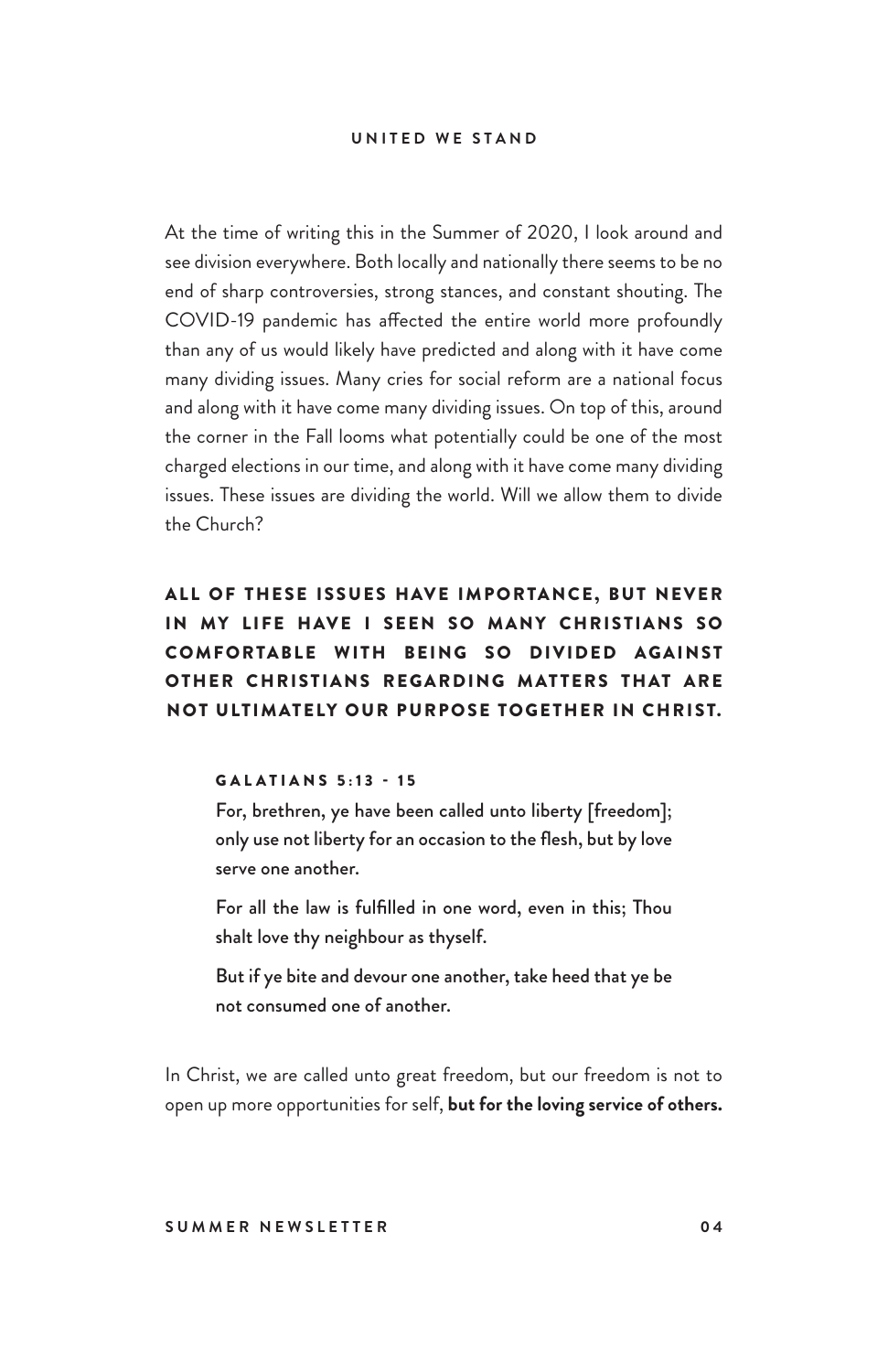All of the commandments of the old covenant (more than six-hundred of them) addressing the "do's and don'ts" of all matters of conduct are handled succinctly by one thing: love. Love yields. Love follows after the things that make for peace and edify. Love cares more for others than myself.

However, if we as individual members of the Church of the one body choose instead to use our freedoms for the promotion and service of our own selfishness, then we fall to the level of wild animals, with rabid concerns only for self. No matter what the cost to other people, my opinion, my perspective, my personal judgment matters most. Like ferocious beasts, we will bite and devour one another, and Paul's warning is severe: take heed! If that kind of activity continues, there soon will be nothing left. Then Satan can sit in a beach chair, put up his feet, and enjoy a cool drink because when Christians bite and devour one another, we are doing his work for him.

Lessons from records in the Bible and reports of Church history bring the same conclusion. The most dangerous losses to the assemblies of God's people rarely come from external threats, but from wars within. With so many cries for so many worldly causes right now, it is imperative for us to have clarity regarding that which our spiritual unity is based upon: our Lord Jesus Christ.

Without a true acknowledgment of the basis for our Christian fellowship with one another, we will inevitably find ourselves taking stands upon the wrong grounds, fighting with one another, passionate for worldly causes – RIPPING AND TEARING THE CHURCH OF THE ONE BODY APART JUST AS PAUL PLEADED TO THE CORINTHIANS AGAINST.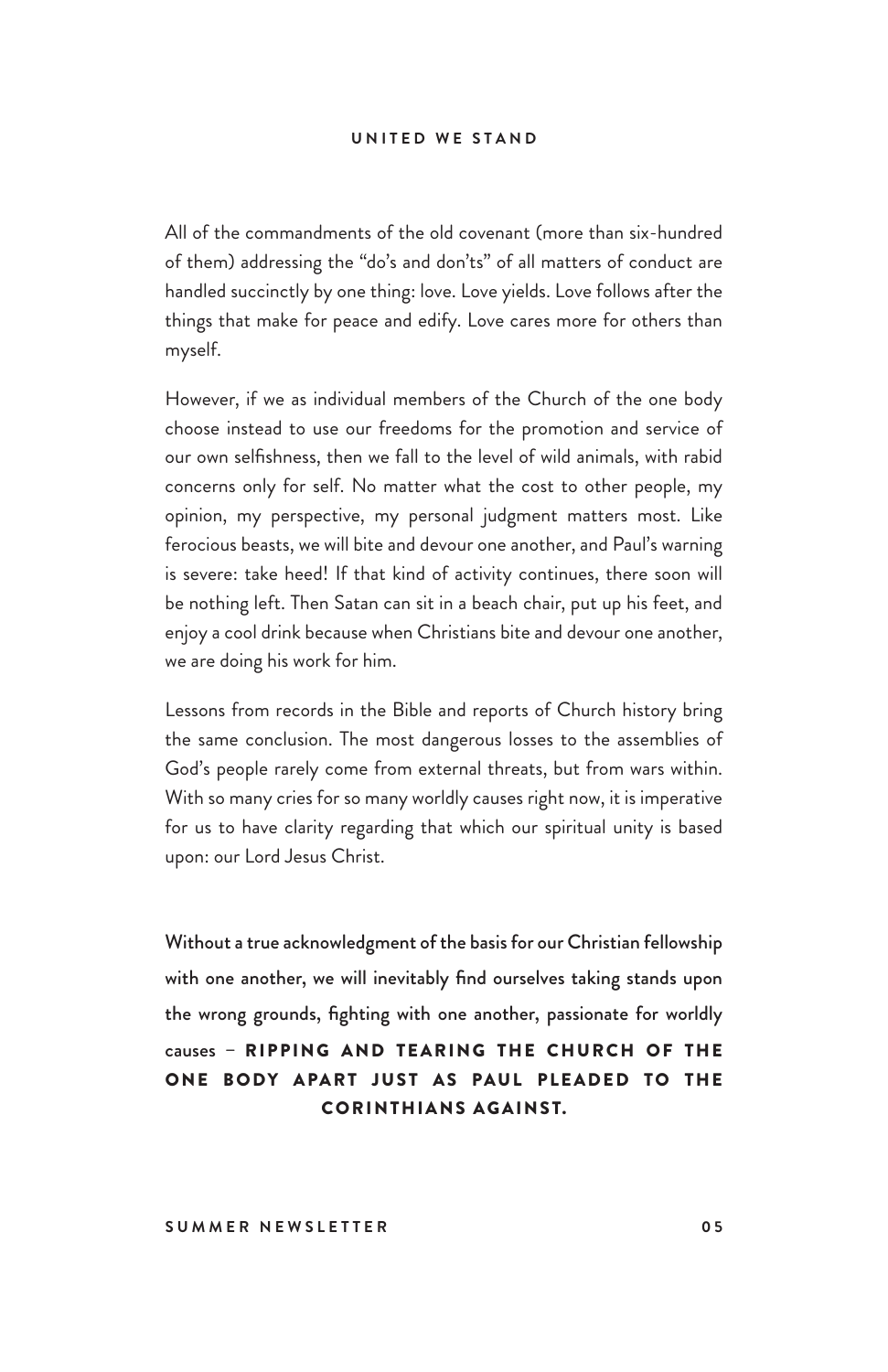In these divided times, it is crucial for Christians to stand united in Christ. Does this mean I may no longer have opinions? No, of course not, but it means I care most about Christ. It means I've risen with Christ, I seek thing things above where Christ sits. (Colossians 3:1) It means this earth and things upon it no longer have my affection. (Colossians 3:2) They are no longer dear to me. They no longer have my heart. It means Christ is my life and when he appears, so will I in glory! (Colossians 3:3)

When personal opinions have supplanted the cause of the gospel of Christ, is when we will find ourselves biting and devouring one another just as Paul warned the Galatians against.

Paul appealed to the Corinthians to be joined together by the name of our Lord Jesus Christ because the Church of his body is the only true and lasting way that mankind can be unified. His kingdom and calling bring reconciliation to otherwise irreconcilable parties. United under his lordship, spiritual unity is bonded in peace, bridging together all peoples with all of our individual differences. Crossing all barriers of society, nationality, politics, philosophy, tradition, economy, education, gender, race, and even time: Christians are unified, standing in Christ.

### CHRISTIANS ARE UNIFIED, STANDING IN CHRIST.

The Church of Christ's body is similar to a choir. A choir is not one soloist, but an ensemble led by one conductor. The conductor sets the tempo, executes clear direction, and listens carefully to shape the sound of the song. A choir isn't made up of only one type of voice but many. There may be soprano, alto, tenor, bass, and other kinds of voices, but all eyes are on the conductor. Unified by the conductor's leading, all of those different performers singing with their various voices doesn't create confusion, chaos, or dissonance.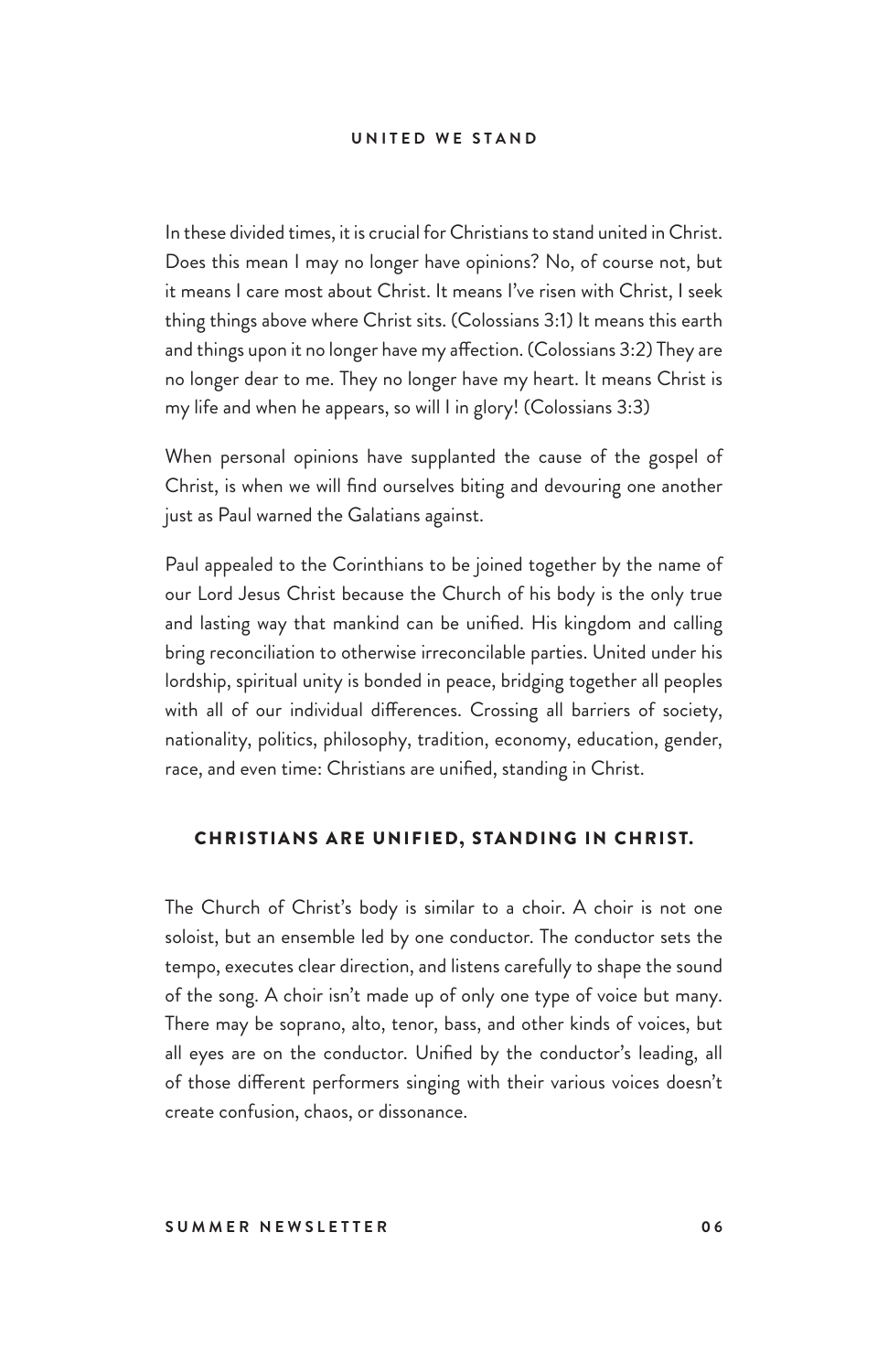It forms something beautiful - **harmony.**

In the book of Revelation, John was shown quite a varied group of singers united to sing that the Lamb (Jesus Christ) alone is worthy:

### REVELATION 5:8 - 9 ESV

And when he had taken the scroll, the four living creatures and the twenty-four elders fell down before the Lamb, each holding a harp, and golden bowls full of incense, which are the prayers of the saints.

And they sang a new song, saying, "Worthy are you to take the scroll and to open its seals, for you were slain, and by your blood you ransomed people for God from every tribe and language and people and nation.

Jesus Christ, by his own blood, has ransomed individuals for God from every tribe and language and people and nation.

As Adam was a beginning of man, so also is Jesus Christ. He is the Son of God. He is the Son of Man. Under, by, and in him is the true and eternal means for the unification of every kind of person.

A view of eternity helps to keep current concerns in their proper perspective. As divided as 2020 seems, we won't be divided then. Our Lord is coming to gather us together unto him<sup>1</sup>. From that moment forward into endless time, "so shall we ever be with the Lord<sup>2</sup>." Do you think at that time, when we've been changed to be like him<sup>3</sup>, when we have spiritual bodies<sup>4</sup>, and know even as we are known<sup>5</sup> that we will still be biting and devouring one another over earthly issues?

```
1 - 2 THESSALONIANS 2:1
2 - 1 THESSALONIANS 4:17
3 - 1 JOHN 3:2
```
4 - 1 CORINTHIANS 15:44 5 - 1 CORINTHIANS 13:12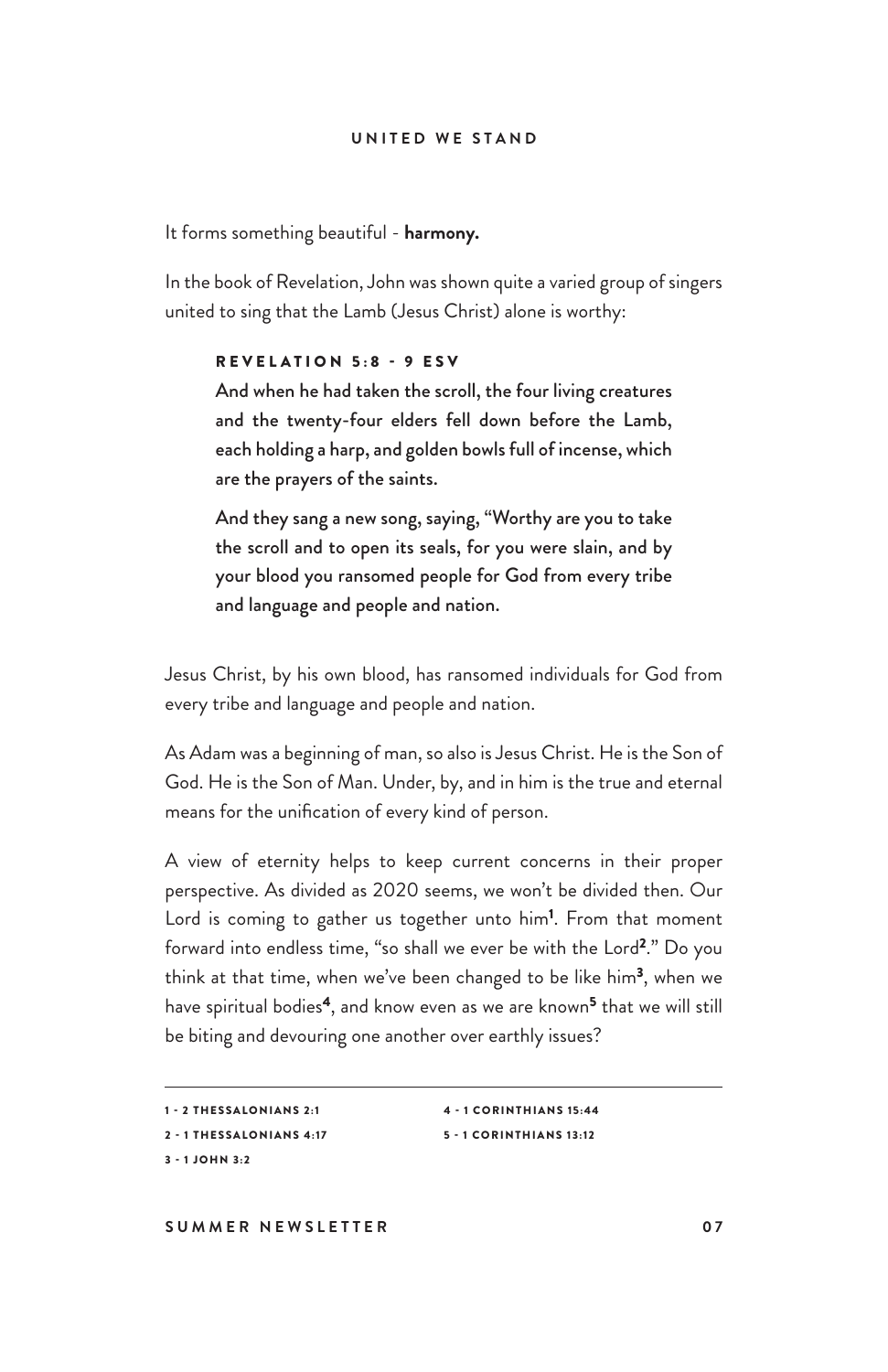### DO YOU THINK OUR HEAVENLY FELLOWSHIP WILL BE PUT IN JEOPARDY BECAUSE OF PRESENT OPINIONS?

DO YOU THINK THERE WILL BE ISSUES OF STRIFE AMONG US CONCERNING CURRENT EVENTS IN ETERNITY?

## DO YOU THINK IN OUR NEW SPIRITUAL BODIES WE'LL STAND IN DIFFERENT ASSEMBLIES BASED ON OUR STANCES REGARDING RECENT CONTROVERSIES?

#### THEN WHY WOULD WE ALLOW THEM TO DIVIDE US NOW?

JOHN 17:16 - 22

They are not of the world, even as I am not of the world.

Sanctify them through thy truth: thy word is truth.

As thou hast sent me into the world, even so have I also sent them into the world.

And for their sakes I sanctify myself, that they also might be sanctified through the truth.

Neither pray I for these alone, but for them also which shall believe on me through their word;

That they all may be one; as thou, Father, art in me, and I in thee, that they also may be one in us: that the world may believe that thou hast sent me.

And the glory which thou gavest me I have given them; that they may be one, even as we are one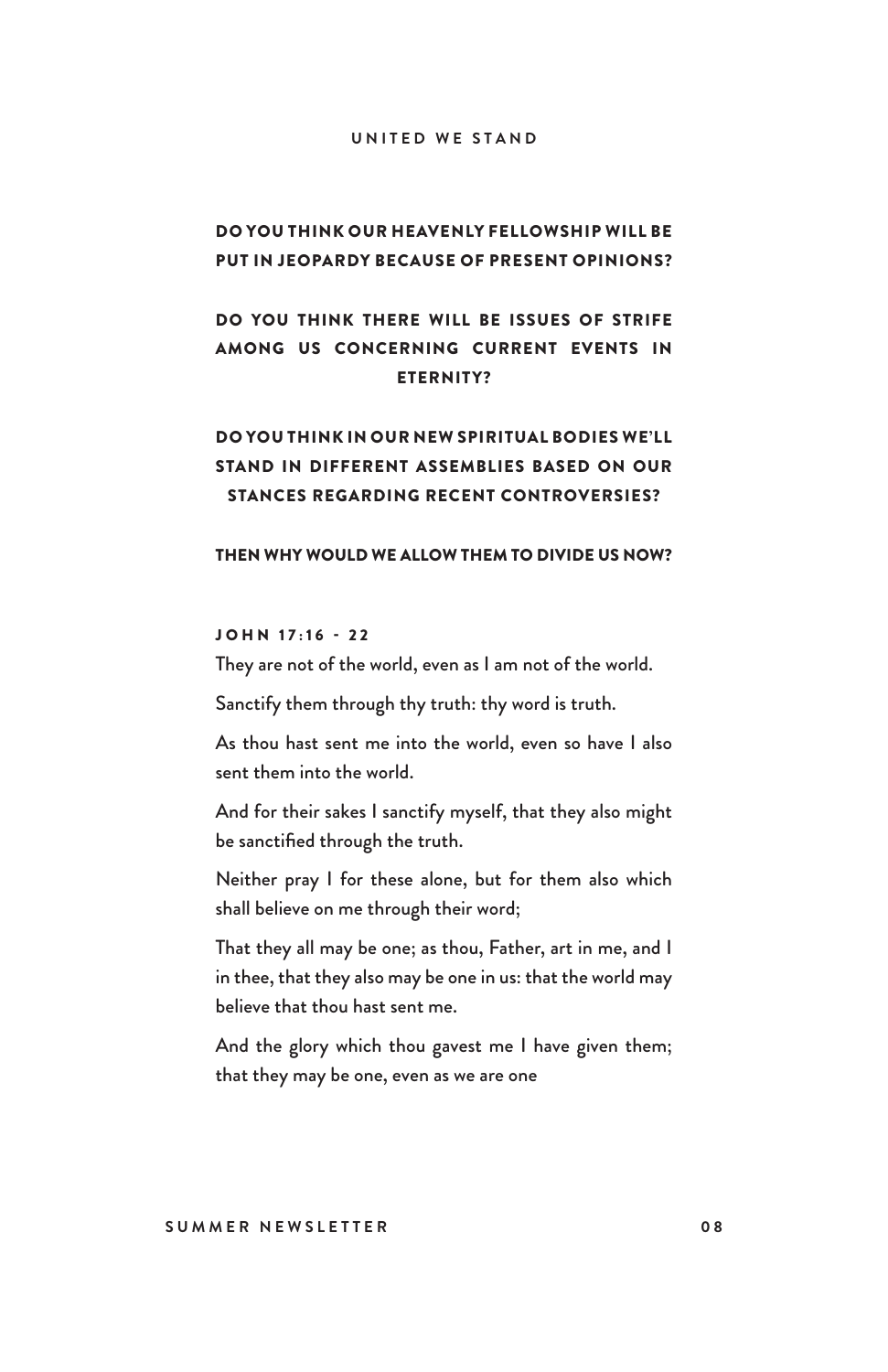God and His Son were unified as one in heart and purpose for the redemption of mankind. The prayer of our Lord in some of his last hours was for us to join in the same. Sent into this world, but not of it. Sanctified by truth. United as one. So that the world would see the Church accomplishing something that flesh will never achieve. People of all kinds brought to true oneness by what he accomplished for us and in us.

Why did he pray to the Father for us to be one in them? So "that the world may believe that thou hast sent me." So that men of this divided world would see the Church united together by a spiritual bond of peace. So that they also would believe in the Son who was sent to save them. So that they become individual members of the Church of his body. So that they are added to the ransomed host from every tribe and language and people and nation. So that they might lift up with one mind and one mouth the glories of God, the Father of our Lord Jesus Christ.

### ROMANS 15:5 - 6

Now the God of patience and consolation grant you to be likeminded one toward another according to Christ Jesus:

That ye may with one mind and one mouth glorify God, even the Father of our Lord Jesus Christ.

With so many of these charged issues in our nation right now, the options are often presented as only binary. The rhetoric is "You're either for us or against us." For those in Christ, it's not a matter of "us and them." We are in a higher category altogether. Let's allow matters of opinion to remain in matters of opinion. You have yours and I have mine. We aren't called to be likeminded in matters of personal views – that will only lead to divisions. The antidote to any division is exactly as Paul wrote to the Corinthians – Jesus Christ, and his lordship over the church of his one body.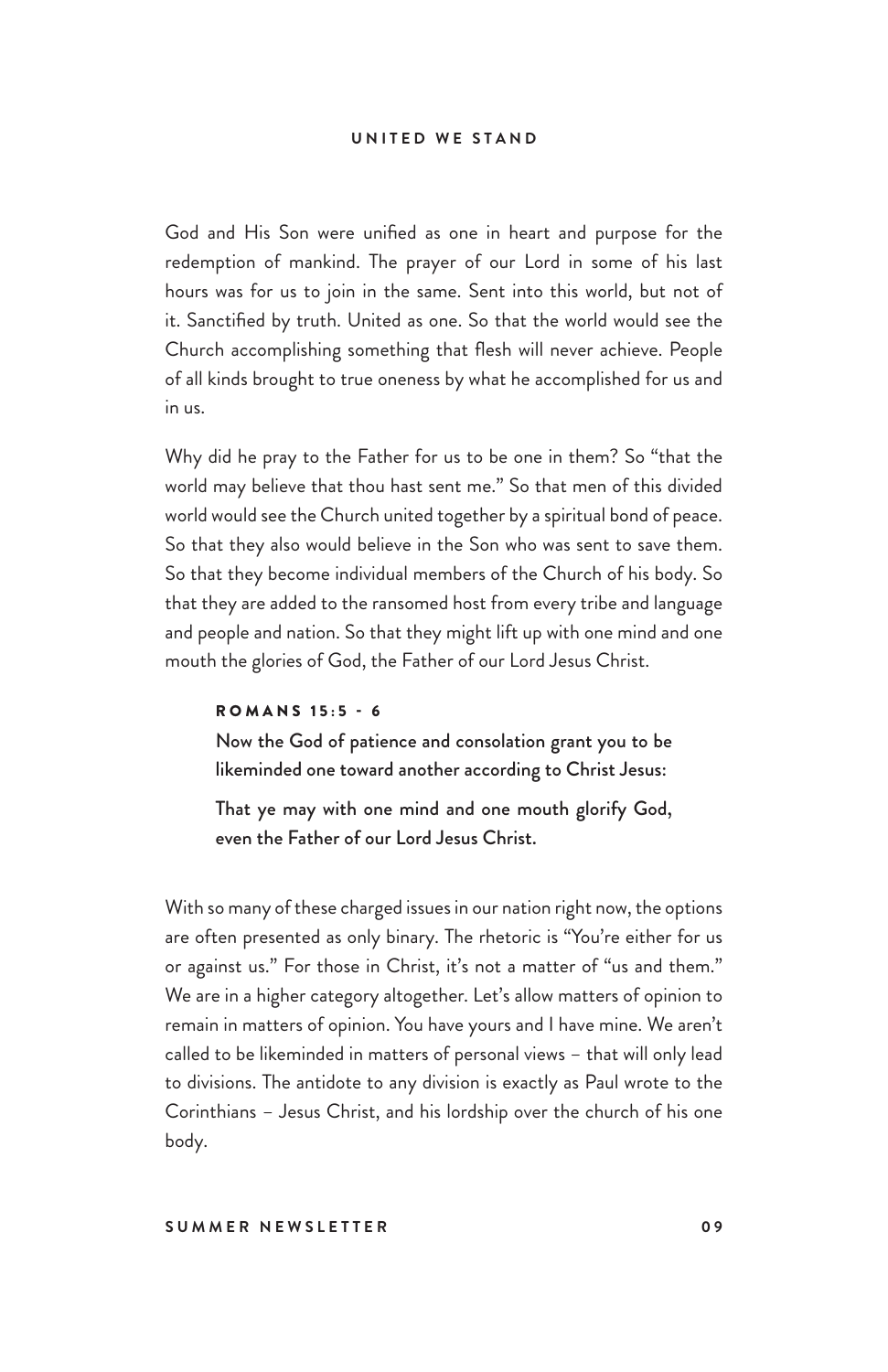We are called to be likeminded one toward another according to Christ Jesus. In him, we find our commonality. In his gospel, we have our grounds for fellowship. In our Savior, we are one. So that, with one mind and one mouth we give glory to God, even the Father of our Lord Jesus Christ.

We are seated together in the heavenlies. May no worldly controversies divide us here.

### IN CHRIST, WE STAND UNITED.